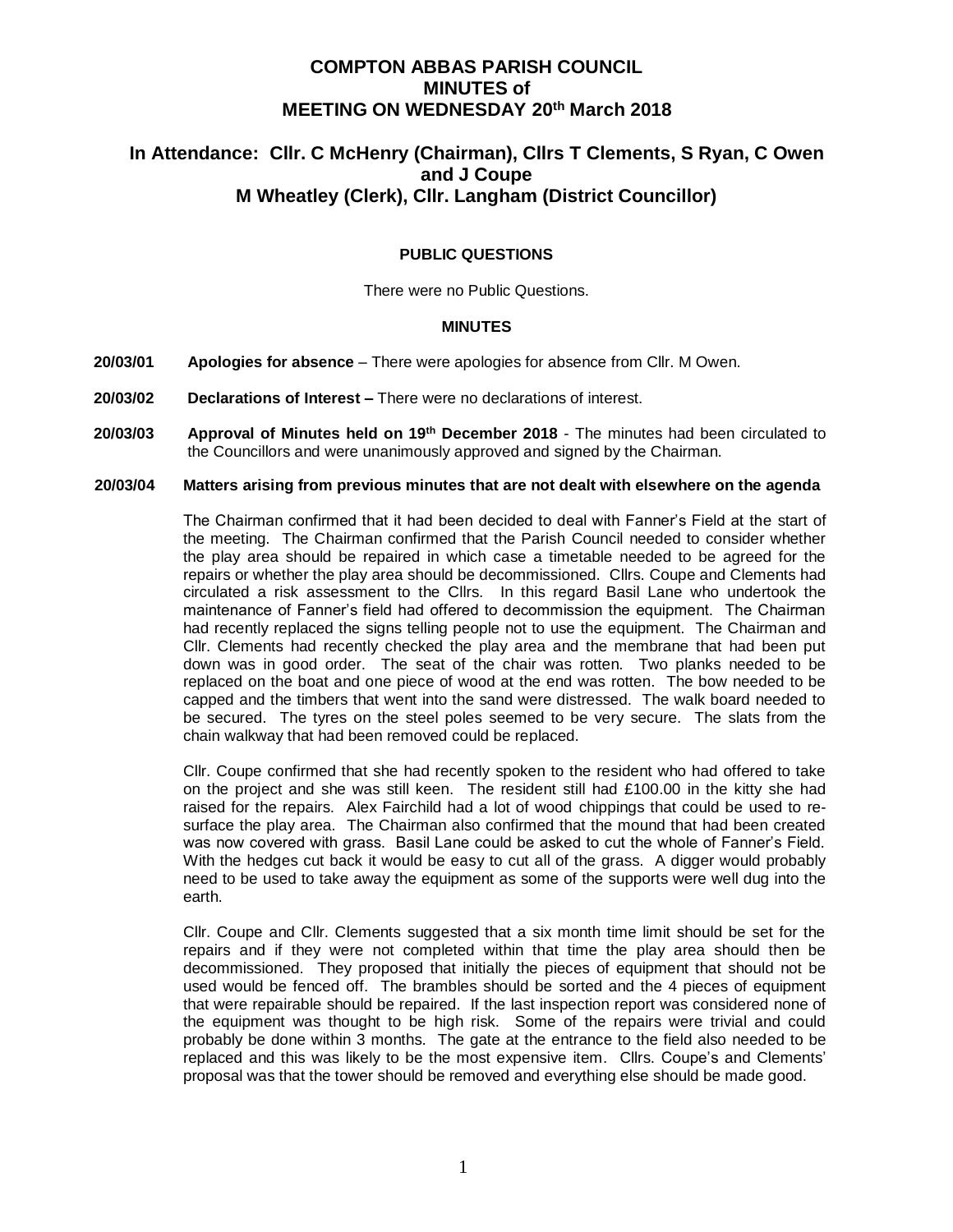Cllr. Coupe commented that money had been set aside in the budget for the play area. The Clerk queried this and would check the current budget and precept plan. There seemed to be a lot of support in the village to maintain the play area and at least one resident had offered to make a contribution which should now perhaps be followed up. Cllr. Ryan expressed her concern that nothing had been done for 10 years and that the play area should be made safe. Cllr. Clements commented that if they took up Basil Lane's offer to decommission the play area the Parish Council would need an indemnity from him that the area was safe. The notices that were supposed to keep people off the equipment were not really sufficient and the equipment should be properly fenced off whilst the repairs were taking place. Cllr. C. Owen queried whether the amount of work required to keep the play area going was worth it. There were no children in Twyford and she was not sure how many children would actually use it. She also commented that something needed to be done to promote Fanner's Field as at the moment it was not obvious that it was not just someone's back garden. The resident present commented that he agreed that it was not obvious that this facility belonged to the village. Over the last 18 months there had been a number of new residents moving into the village with children. The field never looked good and was not maintained in a good state. The Chairman commented that the field was not immaculate but that it was cut and kept in a reasonable state.

Cllr. Clements confirmed that he thought that they would need £800.00 to repair the play area. He and Cllr. Coupe would report what progress had been made at the next meeting. It was agreed that subject to checking the figures £800.00 would be allocated to the project. The Parish Council agreed to adopt option 2 in the risk assessment namely that the play area would be repaired. Cllr. Clements commented that he thought significant progress could be made within 3 months. The works should however be completed within 6 months and if not then the equipment would be decommissioned.

#### **Action: Cllrs. Coupe and Clements to organise for the repairs to the play area and to report back at the next meeting. The Clerk to check the budget.**

**a. Survey –** The Chairman confirmed that the survey had not been circulated to the residents as yet. It was not in fact a survey but was instead a leaflet. He would add some words regarding Fanner's Field. The leaflet would be circulated by way of a paper drop through the residents letter boxes and would hopefully encourage residents to get involved. Cllr. Coupe confirmed that the leaflet should perhaps be used to advertise the Annual Parish Meeting which was an informal meeting of the residents to discuss what was going on in the village. This could be held separately from the Annual Parish Council Meeting. The Clerk confirmed she did not need to attend the Annual Parish Meeting which could be called by the Chairman or at least two of the Parish Councillors. The Chairman confirmed that he would try and have the final version of the leaflet ready the following week. It would then need to be printed and hopefully would be circulated before Easter.

### **Action: The Chairman to finalise the leaflet and to arrange for this to be circulated.**

**b. Fingerpost** – Cllrs. McHenry and Clements had stood on the verge where it had been suggested the post should be erected. The proposal was to have 3 arms on the post however they thought that the arm pointing into the road might not be permitted. The suggestion was therefore to only have two arms and that the sign should only say St. Mary's and Twyford. The Chairman confirmed he would try and progress the matter and would go back to Highways to see if traffic lights would be needed. He would also look at getting a sign for Fanner's Field. If the Parish Council decided not to proceed with the fingerpost there would of course be more money available for the play area and the Parish Council would have to give back the £400.00 grant it had received from CPRE. The Chairman thought however that the fingerpost could be purchased and erected within budget*.*

## **Action***:* **The Chairman to contact Highways to see if traffic lights would be required.**

**c. Footpath by the Church** – There is still no news as to when this will be done. The Clerk would continue to chase. Cllr. Coupe asked whether some of the wood chippings that Alex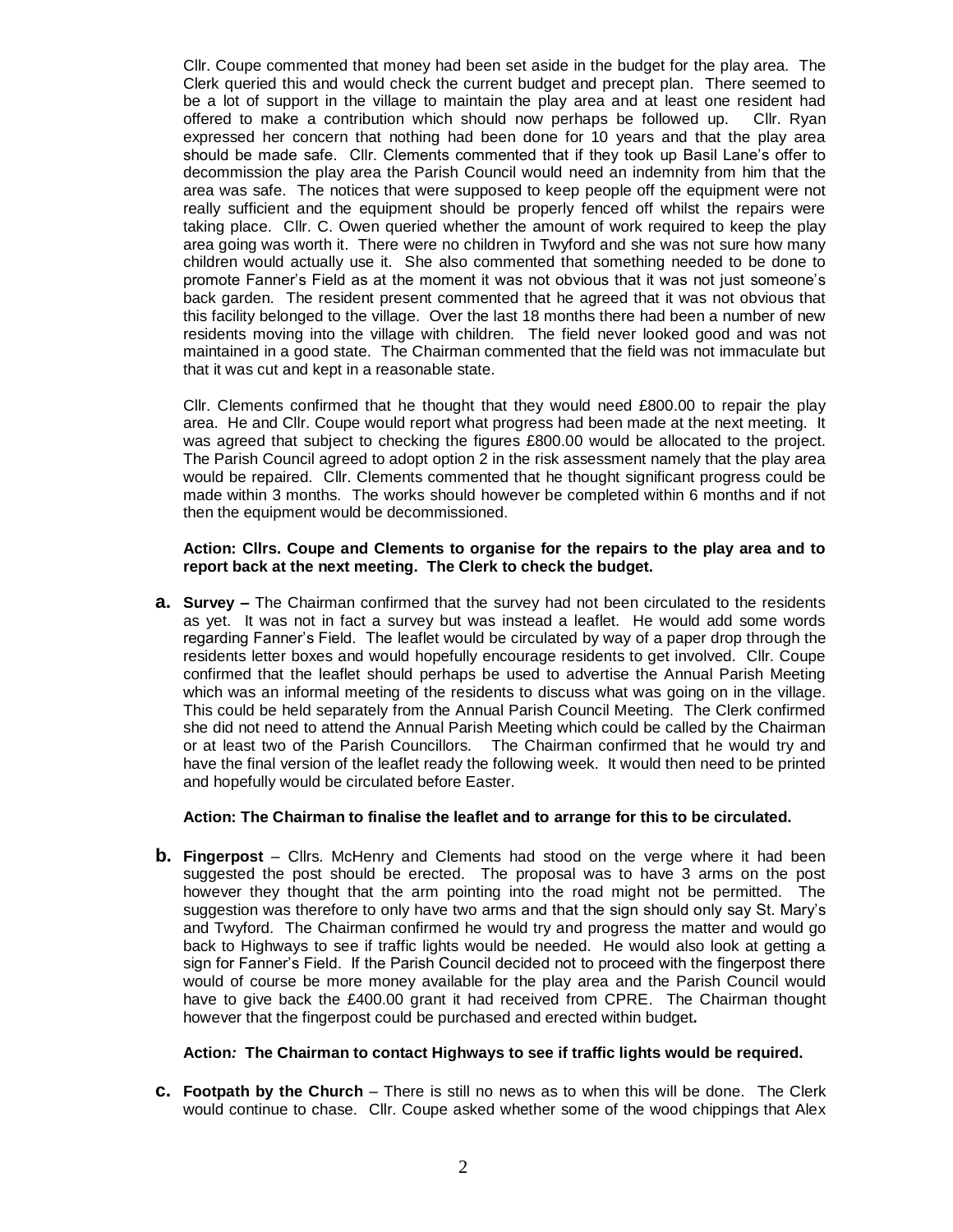Fairchild had could be used for the footpath. The Chairman confirmed he did not think that the Parish Council should go down this route as if they were to do this they might then have to remove them before the Rangers could lay any scalpings.

## **Action: The Clerk to continue to chase the Rangers.**

- **d. Neighbourhood Plan –** It was confirmed that at the present time the Parish Council were not going to proceed with a Neighbourhood Plan.
- **e. Speed Watch –** Cllr. Clements reported that the vetting process had been completed and he hoped that the speed watch would be up and running in the spring. The next step would be to purchase a speed gun. The speed gun would cost approximately £400.00. He had looked at the budget and if the Parish Council decided to go ahead with this and the play area this would mean that at the end of the next financial year the reserves would be in the region of £2500.00 instead of £3500.00. There was then some discussion about the location of the speed watch. Cllr. Clements confirmed that from the Church car park cars could be seen coming from Shaftesbury but there was nowhere to see cars coming in the opposite direction. Cllr. Clements also said that he thought that the speed watch was a good idea as it would provide a visible presence and would show that the village were trying to do something. He confirmed that if a car was flashed they did slow down and only 7% of people were caught speeding in the same place again. It was agreed that the Parish Council would purchase the speed gun for £400.00.
- **20/03/05 Vacancies – co-option**/**May 2019 Election** There is still one vacancy on the Parish Council. The Clerk would be delivering the nomination papers to the Council offices in Dorchester on 22<sup>nd</sup> March 2019. The election is on 2<sup>nd</sup> May 2019 and assuming the Compton Abbas Parish Council election is uncontested i.e. 7 or less councillors apply for election then the results will be out by  $6<sup>th</sup>$  May 2019. In the interim business goes on as usual.
- **20/03/06 Reports from County/District Councillors**  reports had been circulated to the Councillors. There were no particular matters arising. Cllr. Langham confirmed that the final meeting of NDDC had taken place and the transition to the new Council was ongoing. She was not going to be standing in the May election. She had enjoyed working with the Parish Council. The Chairman thanked Cllr. Langham for her help over her period in office. Cllr. Langham confirmed that the conservative candidate for the ward was Jane Somper who lived in Sutton Waldron and had been a Councillor for a long time.

### **20/03/07 Finance**

- **a. Bills to be paid** It was agreed that the Clerk's salary for January to March 2019 in the sum of £315.00 should be paid.
- **b.** Bank account The Clerk confirmed that the bank and cash balance as at 11<sup>th</sup> March 2019 was £5480.37.
- **c**. **Assets –** The Clerk had checked the insurance documents and essentially what it says is that all property and equipment should be maintained in a good state of repair. It was agreed that the Councillors would inspect the Bus Shelter and grit bins in the near future and that they would be checked every quarter before the Parish Council meetings so that any action could be decided on at the next meeting.
- **20/03/08 Fanners Field** this had been discussed at the start of the meeting.
- **20/03/09 Planning/Tree Works –** There have been no applications which the Parish Council had been consulted on since the last meeting. Cllr. Clements had however received various complaints about the construction works at The Old Barn. The Clerk had sent a letter to the owner who has apologised for the inconvenience. He had confirmed that the heavy construction work had now been completed and he had cleared the site so that there is more